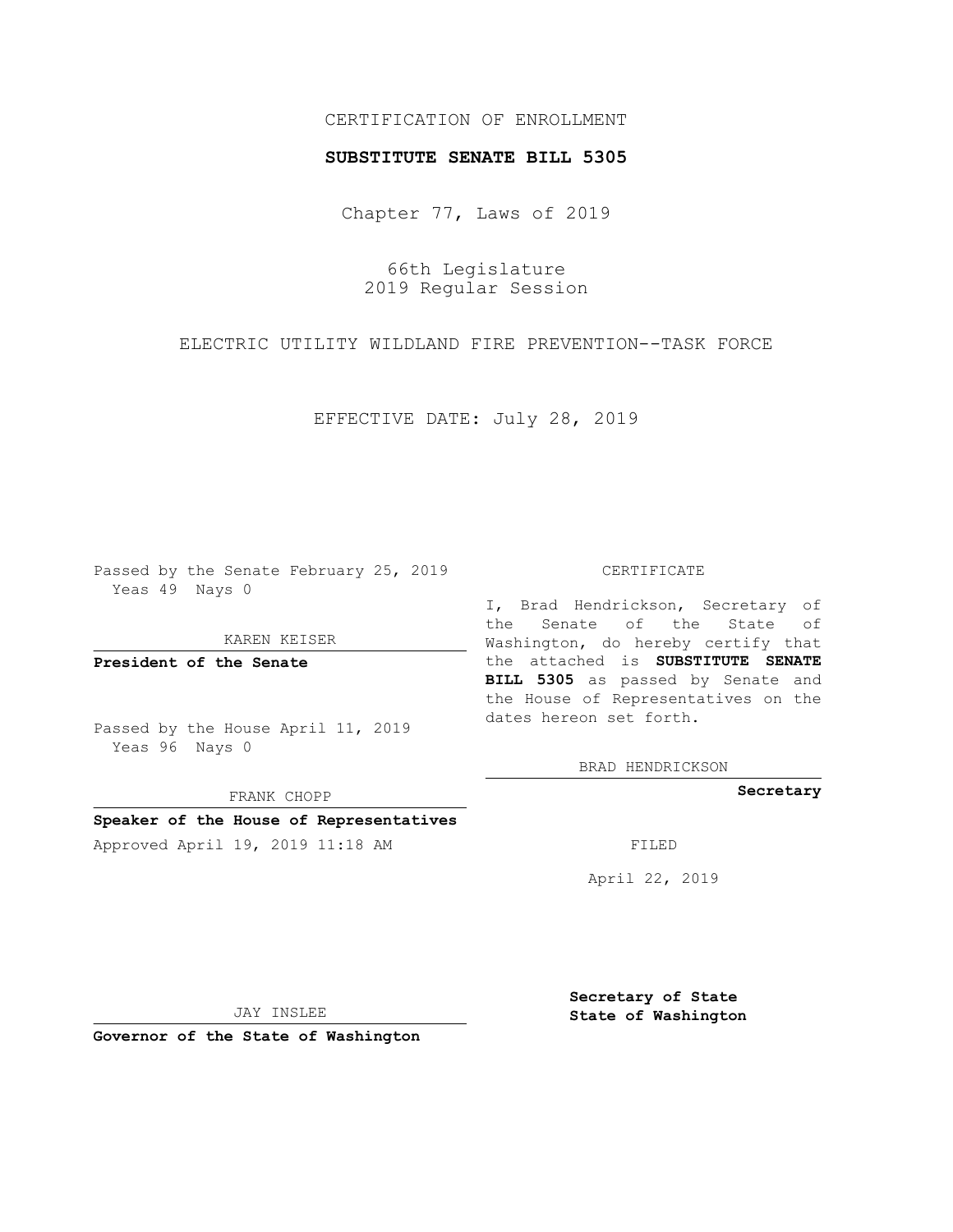## **SUBSTITUTE SENATE BILL 5305**

Passed Legislature - 2019 Regular Session

**State of Washington 66th Legislature 2019 Regular Session**

**By** Senate Agriculture, Water, Natural Resources & Parks (originally sponsored by Senators Van De Wege, Warnick, McCoy, Takko, Short, Sheldon, and Nguyen)

READ FIRST TIME 02/15/19.

1 AN ACT Relating to electric utility wildland fire prevention; and 2 adding a new section to chapter 76.04 RCW.

3 BE IT ENACTED BY THE LEGISLATURE OF THE STATE OF WASHINGTON:

4 NEW SECTION. **Sec. 1.** A new section is added to chapter 76.04 5 RCW to read as follows:

6 (1) The commissioner shall convene a utility wildland fire 7 prevention task force with electrical power distribution utilities by 8 July 1, 2019, and no less than quarterly thereafter until December 1, 9 2020. The duties of the task force are to advise the department on 10 issues including, but not limited to:

 (a) Developing, for consideration by the department and individual electric utilities, a model agreement for managing danger trees and other vegetation that pose a risk of wildland fire and associated utility liability due to the proximity to electrical 15 transmission wires and other utility equipment;

 (b) Developing communication protocols and educational exchanges between the department and electric utilities for identifying and addressing issues relating to utility infrastructure to reduce the 19 risks of wildland fires;

20 (c) Developing protocols, including thresholds, for implementing 21 the relevant provisions of RCW 76.04.015 when the department's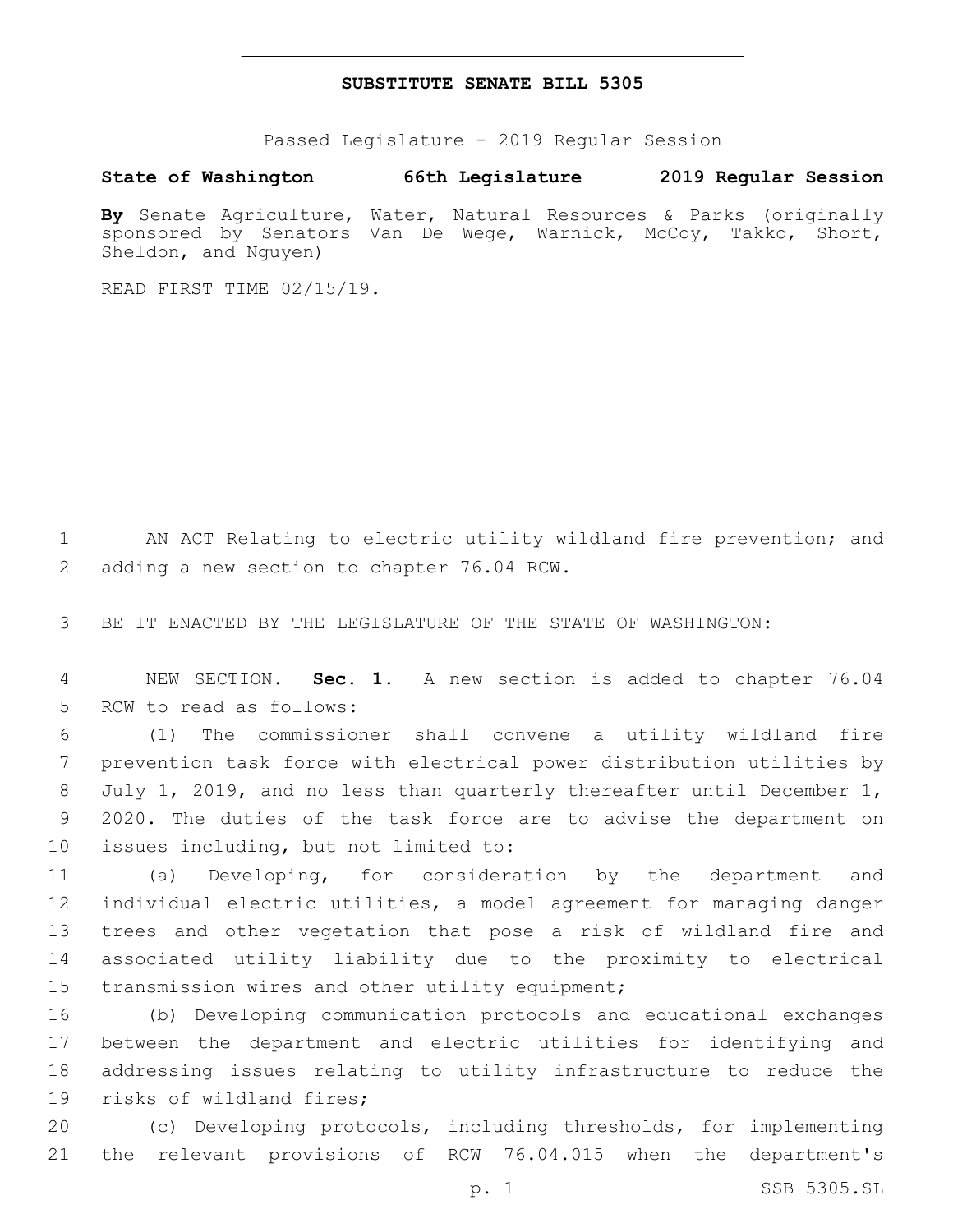investigation involves electric utility infrastructure or potential 2 electric utility liability;

 (d) Creating rosters of certified wildland fire investigation firms or persons and third-party qualified utility operations personnel who may be called upon by the parties as appropriate; and

(e) Other issues brought forward by task force members.

 (2) In consultation with the task force created in subsection (1) 8 of this section, the department must:

 (a) Make available the form of communication protocols and educational exchanges between the department and electric utilities;

 (b) With the assistance of the task force, distribute a voluntary model danger tree management agreement to utilities for their 13 consideration for execution with the department;

 (c) Publish the protocols and thresholds described in subsection (1)(c) of this section;

 (d) Issue a roster of third-party certified wildland fire investigators and qualified utility personnel that may assist the department or utility in understanding and reducing risks and liabilities from wildland fire. The department must update the roster of third-party certified wildland fire investigators and qualified 21 utility personnel no less than every four years.

 (3) The department must submit, in compliance with RCW 43.01.036, a preliminary report to the legislature by December 1, 2019, and a final report to the legislature by December 1, 2020, on the results of tasks identified in subsections (1) and (2) of this section and identification of legislation, if any, necessary to implement the 27 recommendations of the task force.

 (4) The commissioner or the commissioner's designee must chair the task force created in subsection (1) of this section and must appoint task force members. Task force membership should include:

(a) Entities providing retail electric service, including:

(i) One person representing each investor-owned utility;

(ii) Two persons representing municipal utilities;

(iii) Two persons representing public utility districts;

(iv) Two persons representing rural electric cooperatives;

(v) One person representing small forestland owners;

(vi) One person representing industrial forestland owners; and

 (b) Other persons with expertise in wildland fire risk reduction 39 and prevention.